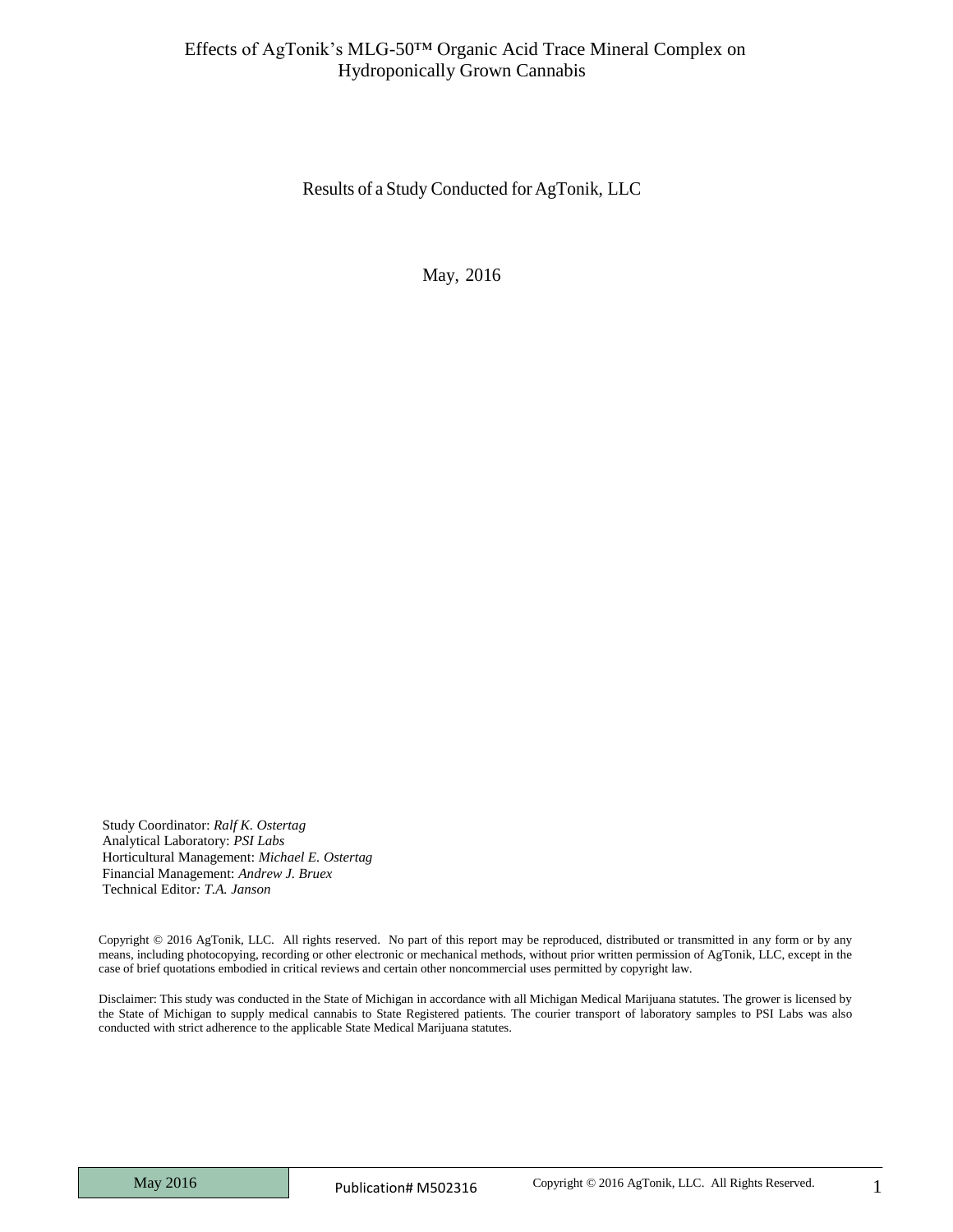#### Introduction:

AgTonik's MLG-50™ Organic Acid Trace Mineral Complex (MLG-50™) is a pure, water extracted organic acid/trace mineral complex. Manufactured by AgTonik, LLC of Portage, Michigan, USA, the product is derived from a rare mineral deposit with a unique organic acid and micro-mineral profile. MLG-50™ has been found to promote the health and growth of soybeans, increasing yields by 30%. The primary purpose of this study is to evaluate if the same effects can be duplicated in regards to yield production when MLG-50™ is fed to hydroponically grown plants in this case; cannabis. The secondary purpose is to investigate whether the accelerated growth rates produced by MLG-50™ have any effects on cannabinoid or terpene profiles.

#### Materials and Methods:

The cannabis plant was chosen for this study because of its short growing period and versatility in regards to growing mediums and environments.

Six seeds in all were readied for germination. Three seeds germinated (50% germination) and were promptly planted in Pro-Mix HP Mycorrhizae™. The resulting mother plants were fed nutrients from Technaflora Plant Products Ltd. These mother plants were grown under a 24-hour light cycle for a period of nine weeks using standard, full-spectrum grow lights.

Clones for this study were harvested from the most vibrant of the three mother plants and placed in cloning trays under a 24-hour light cycle. The cloning solution used was General Hydroponics® RapidStart Rooting Enhancer, which was administered via the EZ-Clone® Original 30 Slot Cutting System Plant Cloning Equipment.

After 10 days, the twelve most vibrant clones of uniform size were chosen for planting. Six clones for the control group and six clones for the MLG-50™ group were planted in Oxygen Pot System's 6 Site Digital XL Super-Flow Hydroponic Grow System, an ebb and flow hydroponic bucket system. The growing medium was Growstone's GS-1 Hydro Stone Substrate, an inert glass particle stone. Each group was fed via their own distinct six bucket Super-Flow system.

Reverse osmosis water was used throughout the course of this study. Technaflora nutrient products were given in equal amounts to the control group and to the MLG-50™ group. The MLG-50™ group was fed one milliliter of MLG-50™ per gallon of feed water throughout the vegetative and flowering growth cycles. Feed water was maintained at a 6.0 pH using General Hydroponics® pH Up when necessary, which was infrequently.

The control group and the MLG-50™ group were grown in the same room, which was maintained at a temperature of seventy to seventy-five degrees Fahrenheit throughout the growth cycles of the plants. Lighting for the vegetative growth cycle was two 1,000-watt Triple XO metal halide lamps with six-inch venting. At three weeks, the plants were moved into the flowering stage. The light cycle length was reduced to twelve hours and Technaflora nutrient products were changed to the flowering nutrient protocol. Lighting for the flowering cycle was two 1,000-watt high pressure sodium lamps with six-inch venting.

The feed water cycle was set to five hour intervals with a 20-minute feed cycle. Water temperature was kept between sixty-five and seventy degrees Fahrenheit. The MLG-50™ used in this study contained more than 30 organic acids and a diverse variety of naturally occurring trace minerals and elements.

Test samples were collected at the four-week, eight-week and twelve-week points in the life cycles of both cannabis test groups. Sterilized 100 mL laboratory test sample vials were used with a tamper resistant seal. Samples were delivered via a private courier to Precision Safety Innovation (PSI) Labs at 259 Jackson Plaza, Ann Arbor Michigan 48103. A chain of custody document was obtained from PSI Labs prior to transport

Tests performed by research chemist, Dr. Spivak-Birndorf, at PSI Labs, included tests for cannabinoid content, terpene content, THC content and microbial profiles.

Data was collected on a weekly basis, including: amounts of feed water consumed, plant heights, room temperature, room humidity, light cycle hours, photo records, lab sample records and chain of custody documents. Strict study protocols were maintained throughout the research process.

### Raw Data, Weeks One to Four:

At three weeks of vegetative growth, plants showed distinct differences in growth rate, height and size, number of leaves, leaf size and water consumption between the control group and the MLG-50™ group. The MLG-50™ plants had an average height of 15.5 inches after three weeks of growth, compared to an average height of 10.5 inches for the control group. A 35.2% difference in overall height between the two groups is significant.

After three weeks of vegetative growth, the plants were moved into the flowering stage, at which point, the MLG-50<sup>TM</sup> group plants were consuming almost twice the amount of feed water as were the control group plants.

By the fourth week, the girth and height of the MLG-50™ plants appeared significantly superior to the control group. Leaf development was thicker and lusher in the MLG-50™ group during the fourth week. Below, compare the following fourth week photos: Figure 1a, the largest leaf from control group (12 inches long); and, Figure 1b, the largest leaf from MLG-50™ group (14.5 inches long). (Please look at the number where the end of the leaf stem touches the measuring tape).

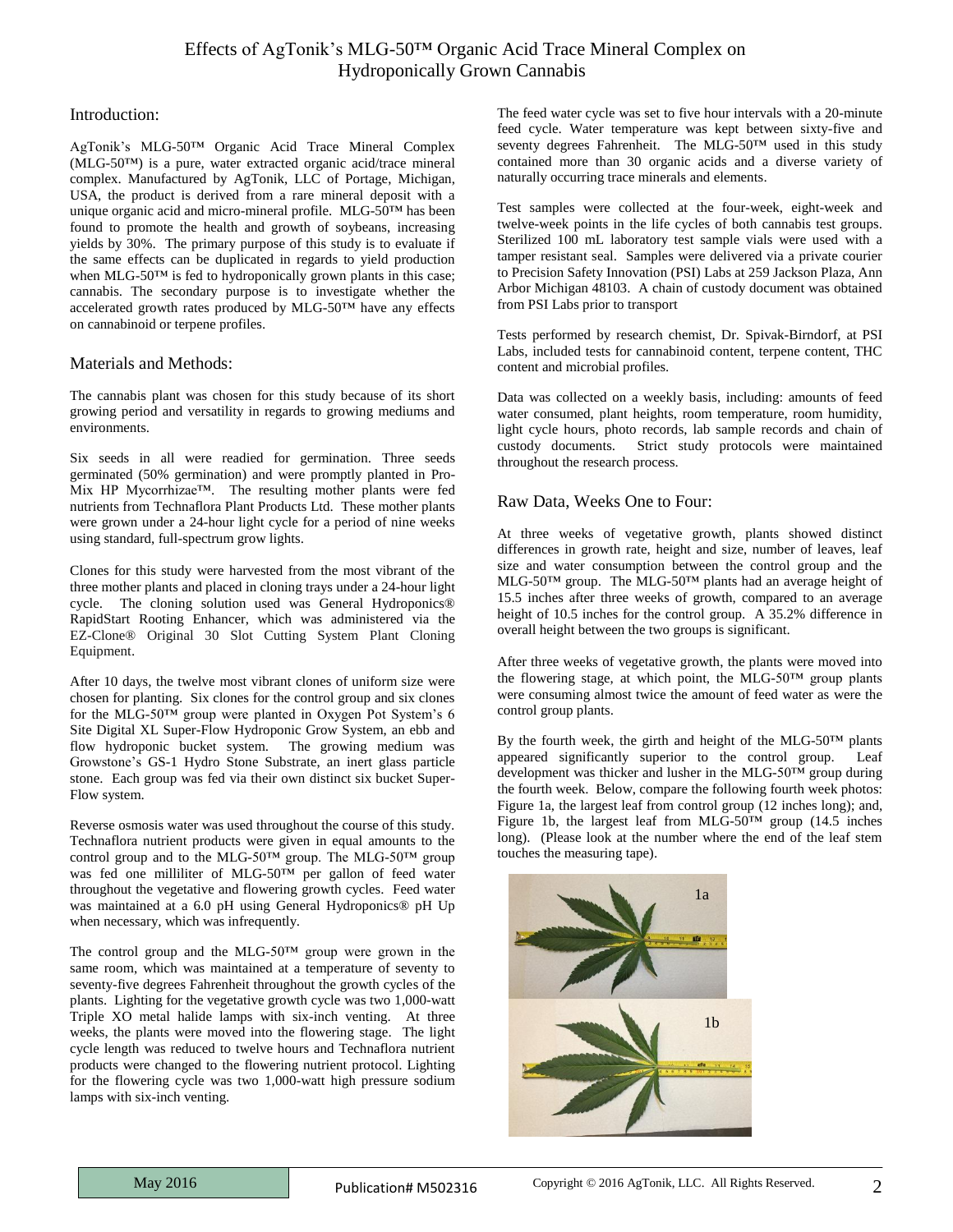### Laboratory Results after Four Weeks of Growth**:**

At the end of the fourth week, the first set of laboratory samples was clipped and transported to PSI Labs. The chain of custody, numbered 31116, completed the transfer of the samples to scientists at PSI Labs.

The control group showed a 2.6% THC content, with a margin of error of  $\pm$  0.3%, while the MLG-50<sup>TM</sup> showed a 2.4 % THC content with a margin of error of  $\pm$  0.2%. The minor cannabinoids CBG, CBC and THCV were slightly lower in the control group than in the MLG-50™ group. Given the negligibility of the difference in values between the groups, and also the margin of error, it was concluded that the results for the MLG-50™ group and the control group concerning minor or major cannabinoids after four weeks of growth were virtually identical.

Total terpenoid content for the control group was 0.037 % (370 ppm), while the MLG-50™ group quantified at 0.048 % (480 ppm). Although there is a more than 100 ppm difference between these values, Dr.Spivak-Birndorf of PSI Labs pointed out that the RSD (relative standard deviation) at this early stage can be as great as 50%, making it difficult to obtain results that show the actual variability between the two groups. Leafy material in general is a difficult medium with which to measure terpenes.

### Raw Data, Weeks Five to Eight:

In the MLG-50™ group, the onset of flowers was observed during the fifth week of growth. The control group showed no onset of flowering during the fifth week. At this point, the uptake of feed water in the MLG-50™ group was twice that of the control group. Simultaneously, the tallest fifth week plant in the MLG-50™ group was 9.5 inches taller than the tallest fifth week plant in the control group. During the sixth week, the MLG-50™ group plants had noticeably more flowering sites than did the control group plants. Also during the sixth week, calyx development in the MLG-50™ group plants appeared thicker and more abundant than in the control group plants.

During the eighth week of growth, the feed water consumption by the control group plants leveled off, while the MLG-50™ group plants continued to increase their feed water consumption. See Chart C-1 below.

| Feed Water Consumption: Gallons Consumed per Week |           |            | [ $Chart$ $C-1$ ] |
|---------------------------------------------------|-----------|------------|-------------------|
|                                                   |           |            |                   |
|                                                   | week 4    | week 8     | week 12           |
| <b>Control Group</b>                              | $4.5$ gal | $14.3$ gal | $7.0$ gal         |
| $MLG$ -50 <sup>TM</sup> Group                     | $8.5$ gal | $21.3$ gal | $9.0$ gal         |

The differences in overall plant size and in flower production between the plants of the MLG-50™ group after eight weeks of growth as compared to plant size and flower production in the control group are noticeably superior. Compare the following eighth week photos: Figure 2a, a control group plant; and, Figure 2b, an MLG-50™ group plant.



Laboratory Results after Eight Weeks of Growth**:**

At the end of the eighth week, the second set of laboratory samples was clipped and transported to PSI Labs. The chain of custody, numbered 41116, completed the transfer of the samples to scientists at PSI Labs.

The control group showed a 11.0% THC content, with a margin of error of  $\pm 1.1$ %, while the MLG-50<sup>TM</sup> showed a 13.4% THC content, with a margin of error of  $\pm 1.3$ %. The MLG-50<sup>TM</sup> group had a higher THC content in the eighth week of growth (or, in the fifth week of the flowering cycle). The minor cannabinoids CBG, CBC and THCV in the control group were also lower than in the MLG-50™ group. Terpene levels were virtually identical in both groups. Factoring in the margin of error, it was concluded that there is no difference between the constituent contents of either group, however, the higher THC content in the MLG-50™ group indicates a potential area of further investigation into plant maturation rates, given that the MLG-50™ plants may have been maturing more quickly than the control group plants.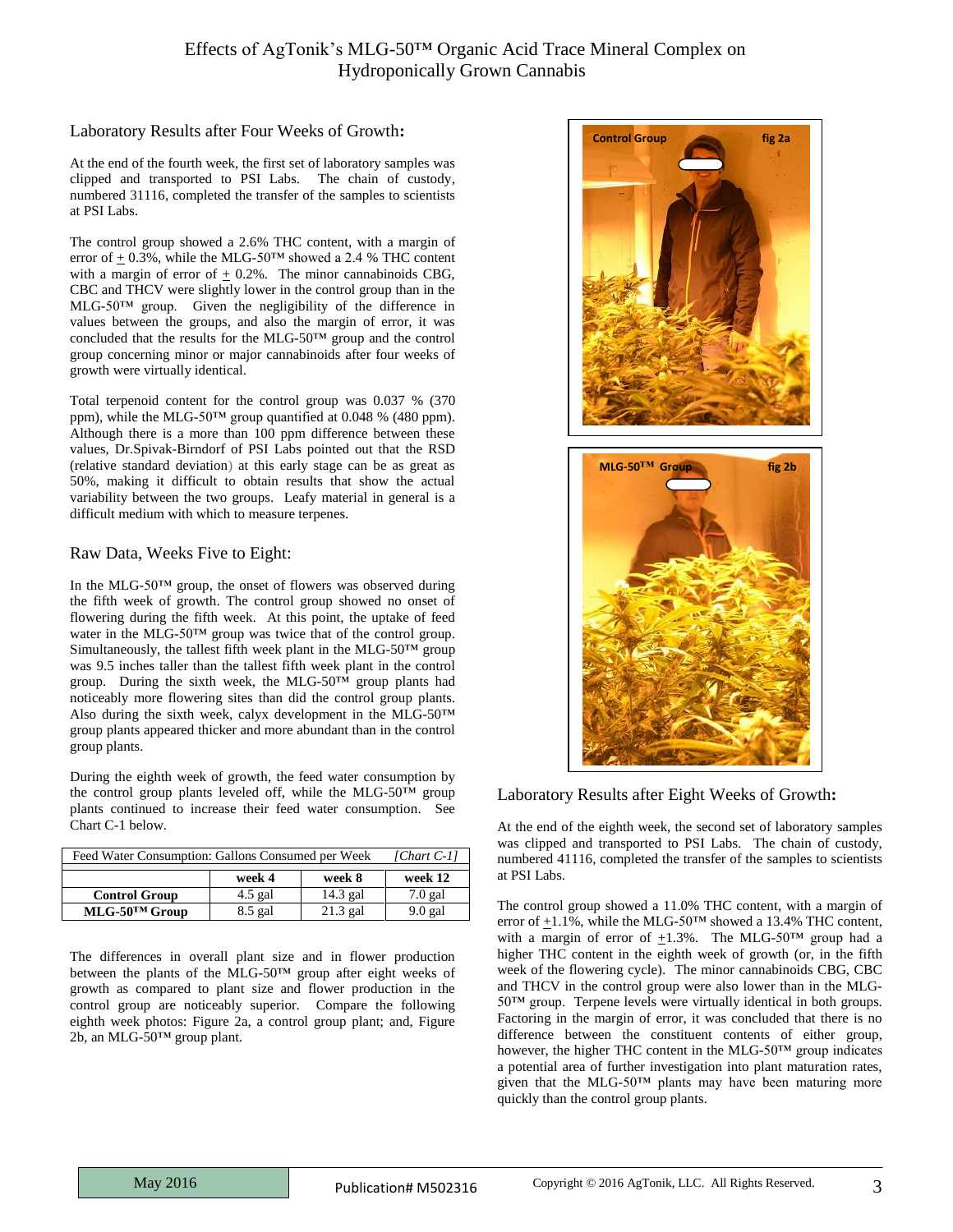### Raw Data, Weeks Nine to Twelve:

The greatest change at nine weeks into the growth cycle (which was also six weeks into the flowering cycle) was the drastic drop in feed water consumption, which dropped in both groups by 36%. The number of flowering sites continued to be greater in the MLG-50™ group plants and the thickness and abundance of flowers in the MLG-50™ group plants was noticeably greater than in the control group plants. The plants also stopped growing in height during the ninth week; the control group leveled off at 25.0 inches for the shortest plant, and 34.0 inches for the tallest plant, while the MLG-50™ group leveled off at 32.0 inches for the shortest plant, and 42.0 inches for the tallest plant. The MLG-50™ group plants averaged 20% taller than the control group plants at this stage.

During the tenth week, the feed water consumption of the control group dropped another 17.5%, while the MLG-50™ group showed a 5% increase in feed water consumption from the previous week. The flower development on the lower stems of the MLG-50™ group plants was far more profuse than it was on the control group lower plant stems.

Water consumption during the final (or, twelfth) week of growth leveled off at seven gallons per week for the control group and nine gallons per week for the MLG-50™ group. At this stage, the MLG-50™ group continued to show superior flower development.

At the end of the twelfth week, the plants from both groups were harvested. Photos were taken of the root ball of the largest plant from the control group and of the root ball of the largest plant from the MLG-50™ group. The root development of the MLG-50™ group plant was significantly more pronounced. Below, compare the following twelfth week photos: Figure 3a, the root ball from the largest control group plant was 12 inches in length; and, Figure 3b, the root ball from the largest MLG-50™ group plant was 24 inches in length.





### Laboratory Results after Twelve Weeks of Growth:

After the harvest at the end of the twelfth week, the final set of laboratory samples was clipped and transported to PSI Labs. The chain of custody, numbered 51616, completed the transfer of the samples to scientists at PSI Labs. The samples consisted of a flower each from the largest plant in the control group and the largest plant in the MLG-50™ group. The plants had been dried and cured for ten days before these final samples were clipped.

Lab results showed that the MLG-50™ group concentrations of a couple different terpenes, e.g., terpinolene and beta-ocimene, were 500 ppm greater than in the control group.

THC levels were equal in both groups, at 14.7%. This demonstrates that adding MLG-50™ to hydroponic feed water does not reduce THC concentration, in spite of the accelerated growth rate.

Total terpene content was 8800 ppm (0.88%) in the MLG-50™ group, 11.3% higher than the control group with 7800 ppm (0.78%). Although total terpene values for the two different groups may seem significantly different, the margin of error allows for the range of deviation.

The total cannabinoid content of both test groups remained virtually the same, especially when the margin of error is factored in. The MLG-50™ group had a total of 16.3% total cannabinoid content, while the control group had a 16.4% total cannabinoid content.

Moisture content of the dried flowers was also equal in both groups, at 13%, which indicates that overall moisture content was not increased in the MLG-50™ group despite the much greater feed water consumption and growth rate in that group.

### Raw Data Throughout Plant Growth Cycles: **Control Group Data:**

Total amount of feed water consumed: 91 gallons. Average height of plants: 29.5 inches. Average amount of feed water consumed per week: 7.58 gallons. Average temperature of the grow room: 71.21 degrees. Average humidity of the grow room: 42.91. YIELD: 23.2 ounces (657.17 g).

#### **MLG-50 Group Data:**

Total amount of feed water consumed: 134.5 gallons. Average height of plants: 37 inches. Average amount of feed water consumed per week: 11.20 gallons. Average temperature of the grow room: 71.21 degrees. Average humidity of the grow room: 42.91%. Amount of MLG-50™ used during growth cycle: 134.5 mL. Cost of MLG-50™ per mL: 0.165 cents. Total cost for MLG-50<sup>TM</sup> for this study:  $\langle $23.00 \rangle$ YIELD: 29.3 ounces (830.64 g).